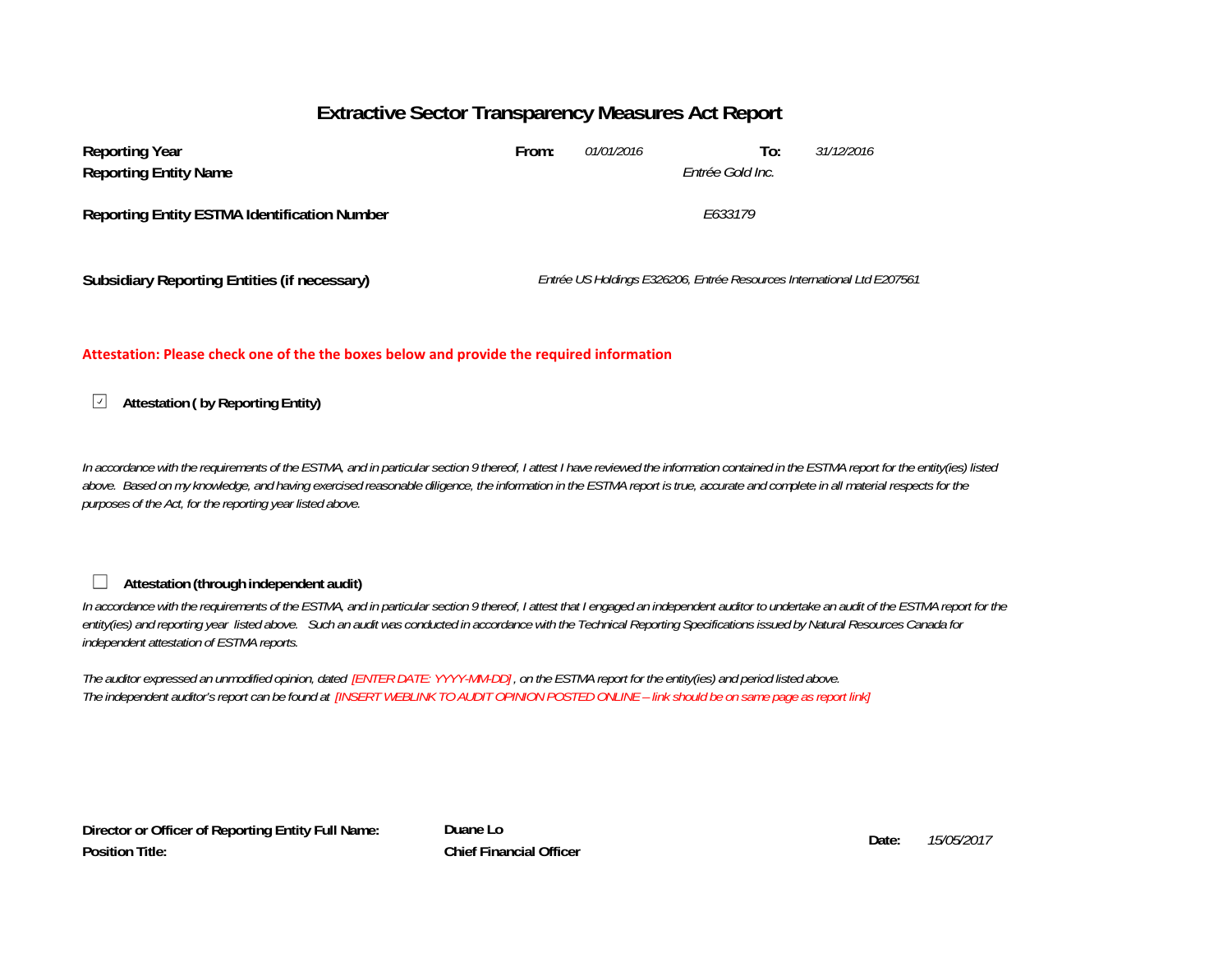# **Extractive Sector Transparency Measures Act - Annual Report**

| Reporting Year<br><b>Reporting Entity Name</b>         | From: | 01/01/2016 | To:<br>Entrée Gold Inc. | 31/12/2016 |
|--------------------------------------------------------|-------|------------|-------------------------|------------|
| <b>Reporting Entity ESTMA Identification</b><br>Number |       |            | F633179                 |            |

### **Subsidiary Reporting Entities (if necessary)**

*Entrée US Holdings E326206, Entrée Resources International Ltd E207561*

| Payments by Payee |                                            |              |           |           |                                |  |                   |                                     |                            |                                                                       |
|-------------------|--------------------------------------------|--------------|-----------|-----------|--------------------------------|--|-------------------|-------------------------------------|----------------------------|-----------------------------------------------------------------------|
| Country           | Payee Name                                 | <b>Taxes</b> | Royalties | Fees      | <b>Production Entitlements</b> |  | Bonuses Dividends | Infrastructure Improvement Payments | Total Amount paid to Payee | <b>Notes</b>                                                          |
| <b>MONGOLIA</b>   | Mineral Resources Authority<br>of Mongolia |              |           | 1,246,330 |                                |  |                   |                                     |                            | 1,246,330 Mongolia annual license fees                                |
| PERU              | INGEMMET (Peru)                            |              |           | 40,400    |                                |  |                   |                                     |                            | 40,400 Peru annual validity fees and penalties                        |
| <b>USA</b>        | Bureau of Land Management<br>(New Mexico)  |              |           | 54,335    |                                |  |                   |                                     |                            | 54.335 New Mexico annual claim fees                                   |
| <b>USA</b>        | Bureau of Land Management<br>(Nevada)      |              |           | 307,054   |                                |  |                   |                                     |                            | 307.054 Nevada annual claim fees                                      |
| <b>USA</b>        | Douglas County, Nevada                     |              |           | 47,206    |                                |  |                   |                                     |                            | 47,206 Nevada annual claim fees                                       |
| <b>USA</b>        | Lyon County, Nevada                        |              |           | 12,100    |                                |  |                   |                                     |                            | 12.100 Nevada annual claim fees                                       |
| <b>USA</b>        | Lyon County, Nevada                        | 465          |           |           |                                |  |                   |                                     |                            | 465 Lyon County property taxes                                        |
| <b>USA</b>        | State of Nevada                            |              |           | 2,597     |                                |  |                   |                                     |                            | 2,597 Annual filing fee, environment permit and<br>reclamation permit |
| <b>USA</b>        | Aurizona Corporation<br>Commission         |              |           | 59        |                                |  |                   |                                     |                            | 59 Annual filing fee                                                  |
| <b>TOTAL</b>      |                                            | 465          |           | 1,710,082 |                                |  |                   |                                     | 1,710,547                  |                                                                       |

**Notes:**

Payment is converted from United States dollars ("US\$") using a weighted average of the exchange rates during the reporting period of US\$0.7574/C\$1.